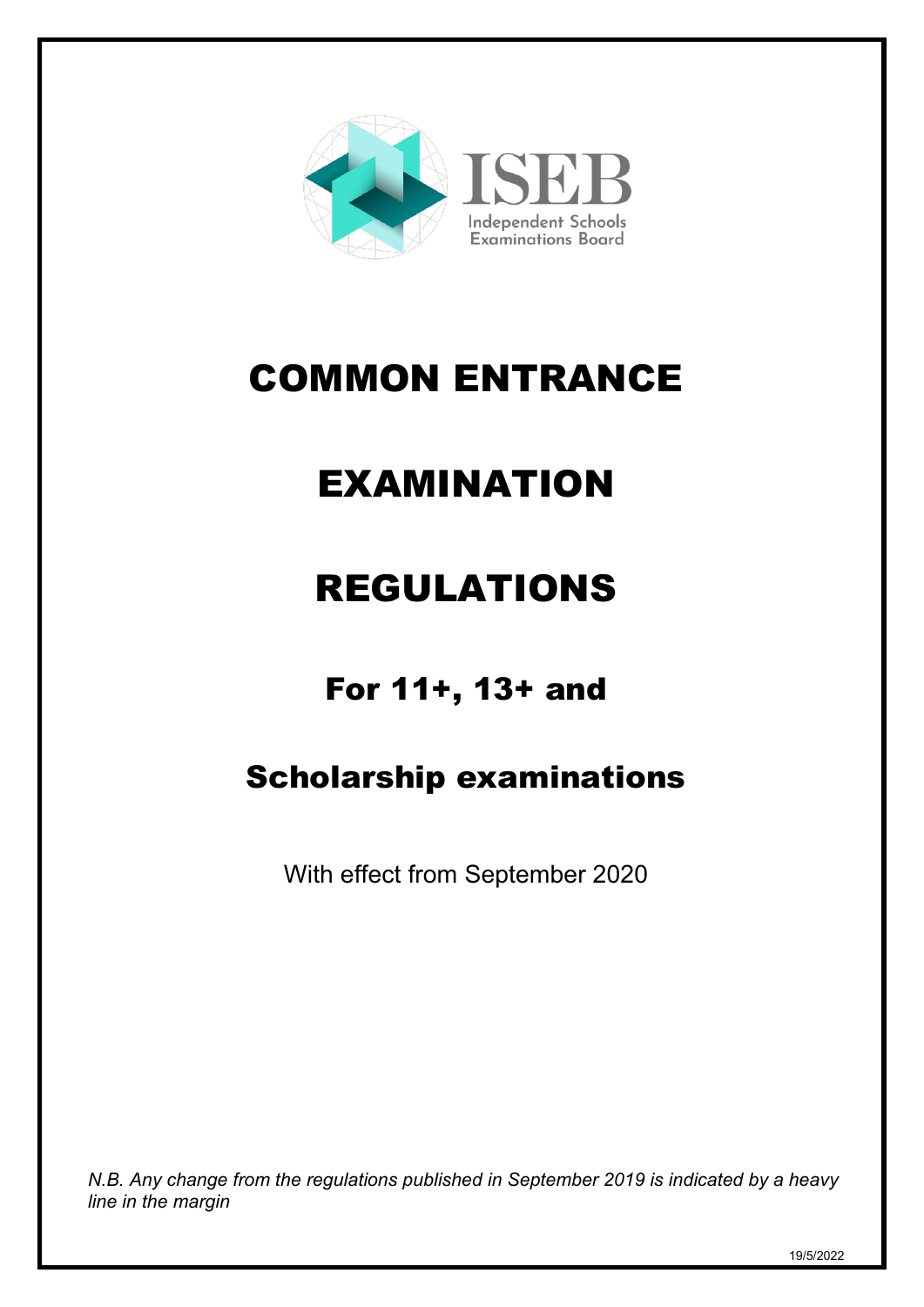## **Contents**

| 1                       |     |                                                                                  |  |
|-------------------------|-----|----------------------------------------------------------------------------------|--|
| $\mathbf{2}$            |     |                                                                                  |  |
|                         | 2.1 |                                                                                  |  |
|                         | 2.2 |                                                                                  |  |
|                         | 2.3 |                                                                                  |  |
|                         | 2.4 |                                                                                  |  |
|                         | 2.5 |                                                                                  |  |
|                         | 2.6 |                                                                                  |  |
|                         | 2.7 |                                                                                  |  |
| 3                       |     |                                                                                  |  |
|                         | 3.1 |                                                                                  |  |
|                         | 3.2 |                                                                                  |  |
|                         | 3.3 | General principles for the invigilation of candidates with access arrangements 8 |  |
| $\overline{\mathbf{4}}$ |     |                                                                                  |  |
|                         | 4.1 |                                                                                  |  |
|                         | 4.2 |                                                                                  |  |
| 5                       |     |                                                                                  |  |
|                         | 5.1 |                                                                                  |  |
|                         | 5.2 |                                                                                  |  |
|                         | 5.3 |                                                                                  |  |
|                         | 5.4 |                                                                                  |  |
|                         | 5.5 |                                                                                  |  |
| 6                       |     |                                                                                  |  |
|                         | 6.1 |                                                                                  |  |
| $\overline{7}$          |     |                                                                                  |  |
|                         | 7.1 |                                                                                  |  |
|                         | 7.2 |                                                                                  |  |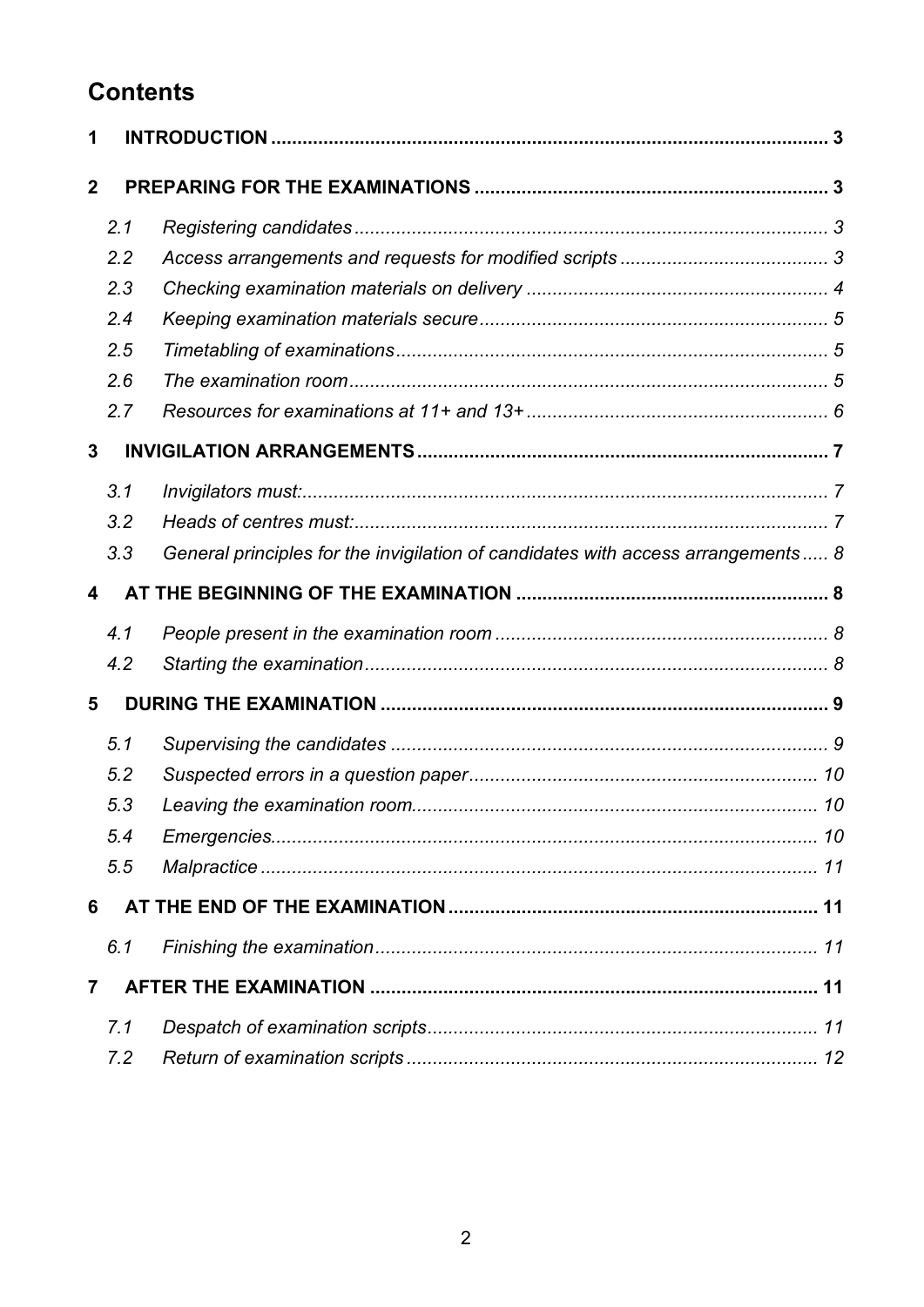## **COMMON ENTRANCE EXAMINATION REGULATIONS**

## <span id="page-2-0"></span>**1 INTRODUCTION**

These regulations have been produced to ensure the integrity of Common Entrance examinations at 11+, 13+ and Scholarship (CASE) levels in approved and registered centres.

Heads of centres are responsible to ISEB for making sure all examinations are conducted in accordance with these regulations.

Heads of centres have a duty at all times to maintain the integrity of the examinations and are responsible for designating the members of staff given access to confidential examination material in any format.

Examination dates and timetables are available on the ISEB website.

## <span id="page-2-1"></span>**2 PREPARING FOR THE EXAMINATIONS**

## <span id="page-2-2"></span>**2.1 Registering candidates**

Heads of centres are responsible for checking thoroughly that all entries for Common Entrance and Scholarship examinations have been submitted using the ISEB registrations website, and by the published closing date.

The Board always does its best to accommodate late entries for its examinations and assessments. However, the costs involved in processing late registrations are high. Therefore, all late entries are subject to a fee of £50 if received after the published closing date (1 October for the autumn examination, 1 December for the spring examination, 1 March for the summer examination).

Question papers for individual subjects are provided on the basis of final registrations, and therefore ISEB cannot guarantee that question papers will be supplied where very late entries and changes have been made close to the examination date.

## <span id="page-2-3"></span>**2.2 Access arrangements and requests for modified scripts**

ISEB is aware of JCQ regulations and recommends that they are followed.

2.2.1 Centres with SEND candidates should:

- contact the relevant senior school to discuss each candidate's needs
- send senior schools the ISEB special needs report
- notify senior schools of the access arrangements put in place for candidates when despatching completed scripts (see 7.1.1).

Where recommended, computers may be used by candidates certified as having specific learning difficulties.

In exceptional cases, centres may provide a reader or an amanuensis.

For visually-impaired candidates, ISEB can arrange for copies of the question papers to be enlarged to A3.

If other modifications are required, these must be made clear to ISEB at least one year in advance of the examination session to obtain a quotation.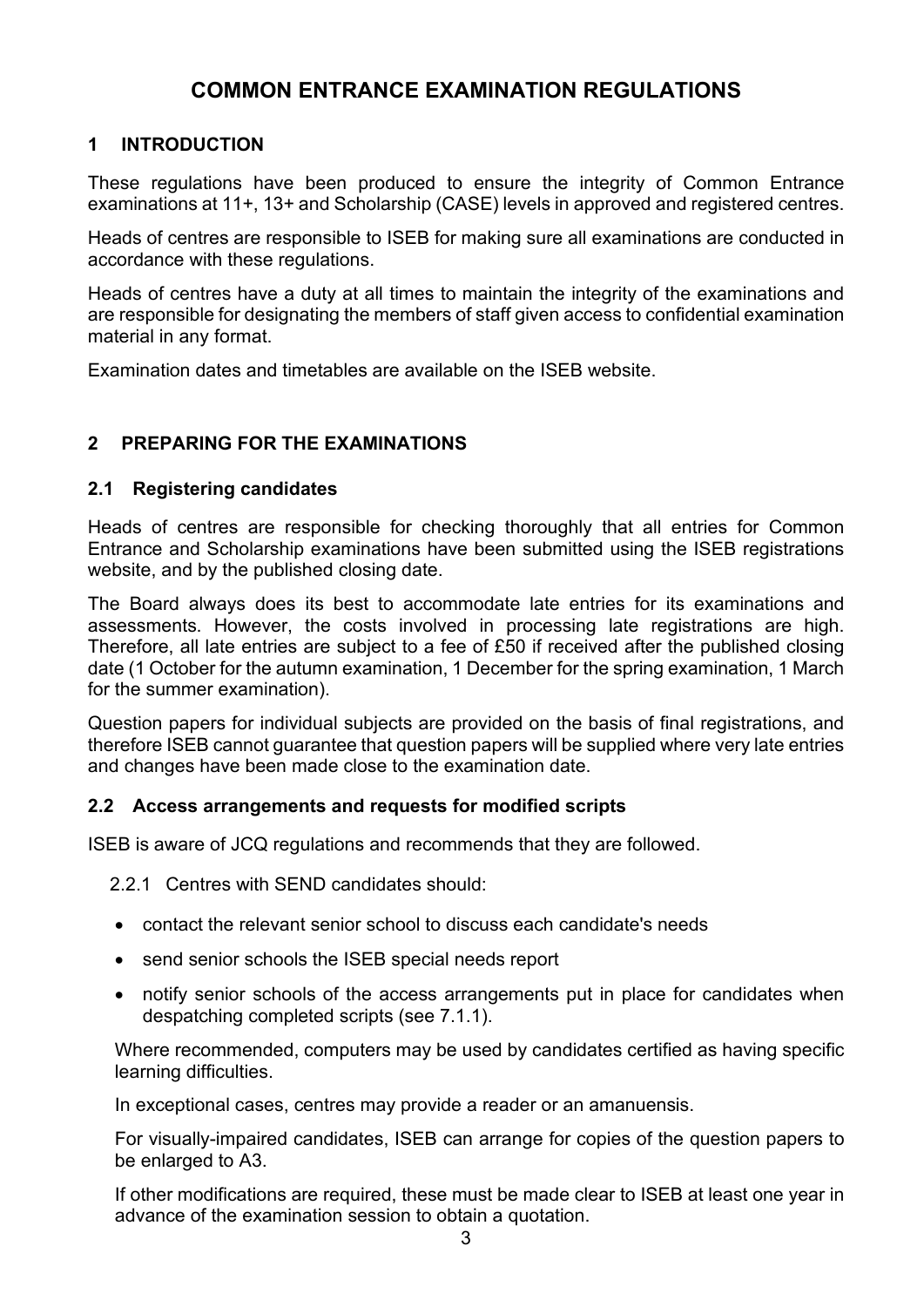ISEB can also provide PDF versions of the question papers for electronic reading programmes, where the senior school is in approval.

Schools must contact ISEB well in advance of the examinations for information regarding the security procedures required for this provision.

Modified question papers may arrive separately from the main despatch of question papers.

2.2.2 Candidates whose mother tongue is not English are allowed to use English to mother tongue dictionaries, where this is their normal way of working. They are also allowed up to 10% extra time if they have studied in the medium of English for fewer than three years. This must be agreed in advance with the candidate's first-choice senior school.

A bilingual dictionary **must not**, however, be used in:

- English examinations
- Modern Foreign Language examinations testing one of the languages of the dictionary or a similar language, for example a Portuguese dictionary in a Spanish exam.

Bilingual dictionaries to be used in the examination **must** be:

- held in the centre under secure conditions, **and**
- **thoroughly checked** to ensure no unauthorised information has been written in the dictionary.

The bilingual dictionary **must not**:

- contain/display pictures
- provide an explanation/clarification of words and phrases.

The arrangements outlined above extend to the use of an **electronic bilingual translation dictionary**. As with a paper dictionary, the electronic device **must not** contain/display pictures, or provide an explanation or clarification of words and phrases. Similarly, a device which offers additional functionality, such as a thesaurus, or which provides access to a web-based translator, **must not** be used.

#### <span id="page-3-0"></span>**2.3 Checking examination materials on delivery**

Heads of centres are responsible for the checking and safe-keeping of all confidential materials relating to the administration and delivery of examinations prior to the live examination period.

Question papers are despatched approximately two weeks before the relevant examination period. Heads of centres must ensure that envelopes and boxes containing confidential materials are signed for, and a log is kept, ideally at reception, recording the delivery of confidential materials.

**ISEB must be informed immediately** if it appears that a parcel and/or one (or more) of the subject envelopes has been opened during transit and there may have been a breach of security.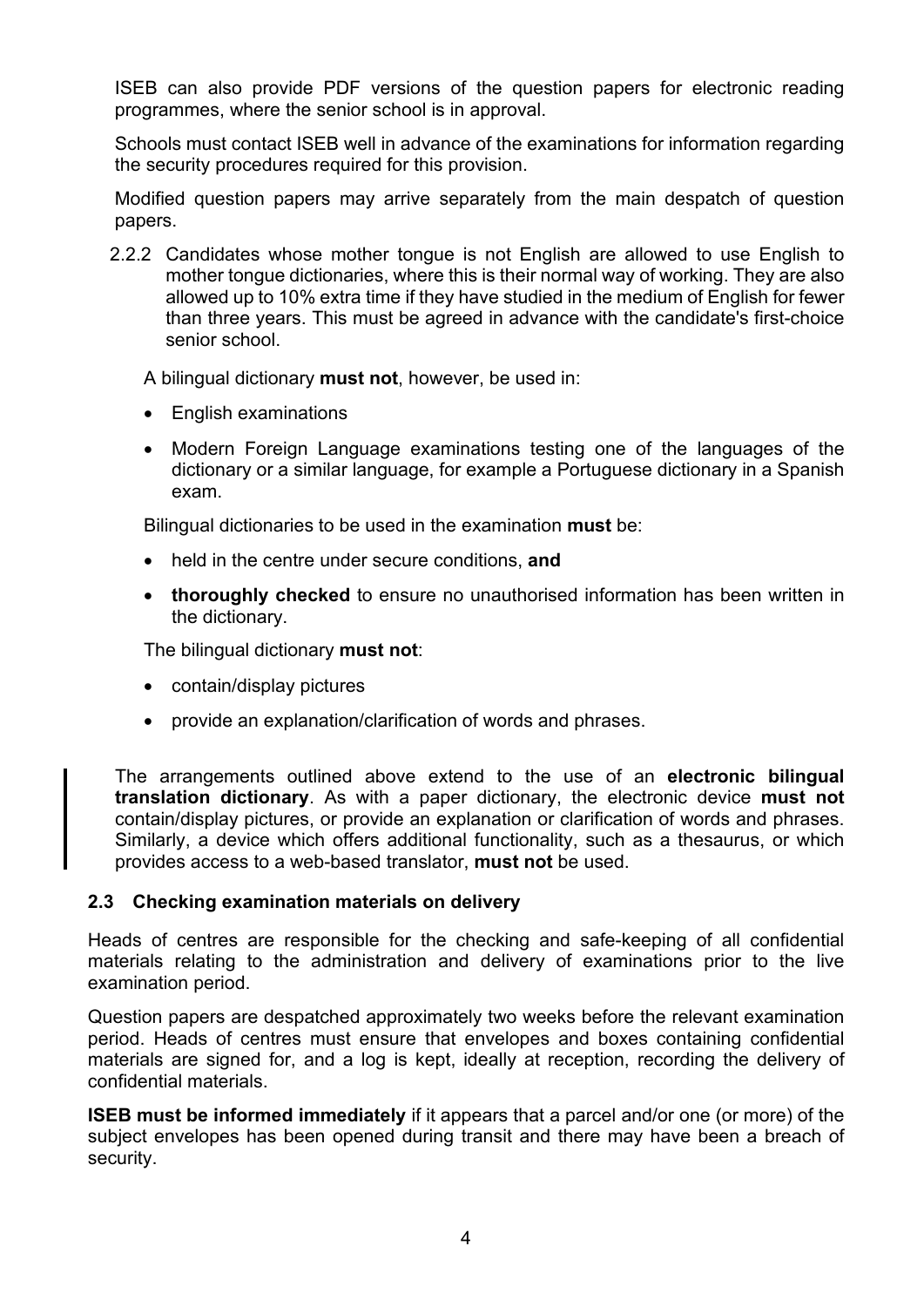**As soon as the boxes of papers are received, they should be opened and checked**, in a secure area, to ensure that the correct number of sealed subject envelopes is enclosed. Any discrepancies should be reported to ISEB at once.

If question paper boxes cannot be checked immediately upon receipt, they **must** be locked away in secure storage until an authorised member of staff is available to make the necessary checks.

## <span id="page-4-0"></span>**2.4 Keeping examination materials secure**

### 2.4.1 Before the examination:

Examination materials **must** be stored securely at all times, with access restricted to those members of staff directly involved in the administration of the examinations, in order to prevent unauthorised access to the examination materials.

Question papers **must** be kept in their sealed packets, and **only** opened in the examination room, on the day of the examination, and in the sight of candidates sitting the examination.

Where question papers have been made available via ISEB's secure extranet site and subsequently printed, these **must** be stored in the same way as other printed papers.

2.4.2 During the examination:

Question papers **must not** be removed from the examination room until all candidates have completed the examination, unless it is for the purpose of checking a possible problem with the question paper with ISEB.

### <span id="page-4-1"></span>**2.5 Timetabling of examinations**

There are no published start times for examination sessions, but the timing prescribed for each examination must be strictly observed.

Centres can conduct examinations in any order, as long as the examination is taken on the timetabled day.

Candidates are not permitted to take an examination before the date shown on the timetable.

## <span id="page-4-2"></span>**2.6 The examination room**

Arrangements should be made for examinations to be taken in conditions which are as quiet and as comfortable as the centre can provide. In particular:

- attention must be paid to appropriate heating, lighting, ventilation and the level of outside noise;
- **display material** (such as maps, diagrams, wall charts and projected images) which might be helpful to candidates must not be visible; particular care must be taken with examinations held in classrooms, laboratories or libraries;
- a **reliable clock**, big enough for all candidates to read clearly, must be visible to each candidate in the room;
- a board/flipchart/whiteboard showing the actual **start and finish times** of each examination must be visible to all candidates;
- the **seating arrangements** must prevent candidates from overlooking (intentionally or otherwise) the work of others; candidates are to be seated at single desks, at least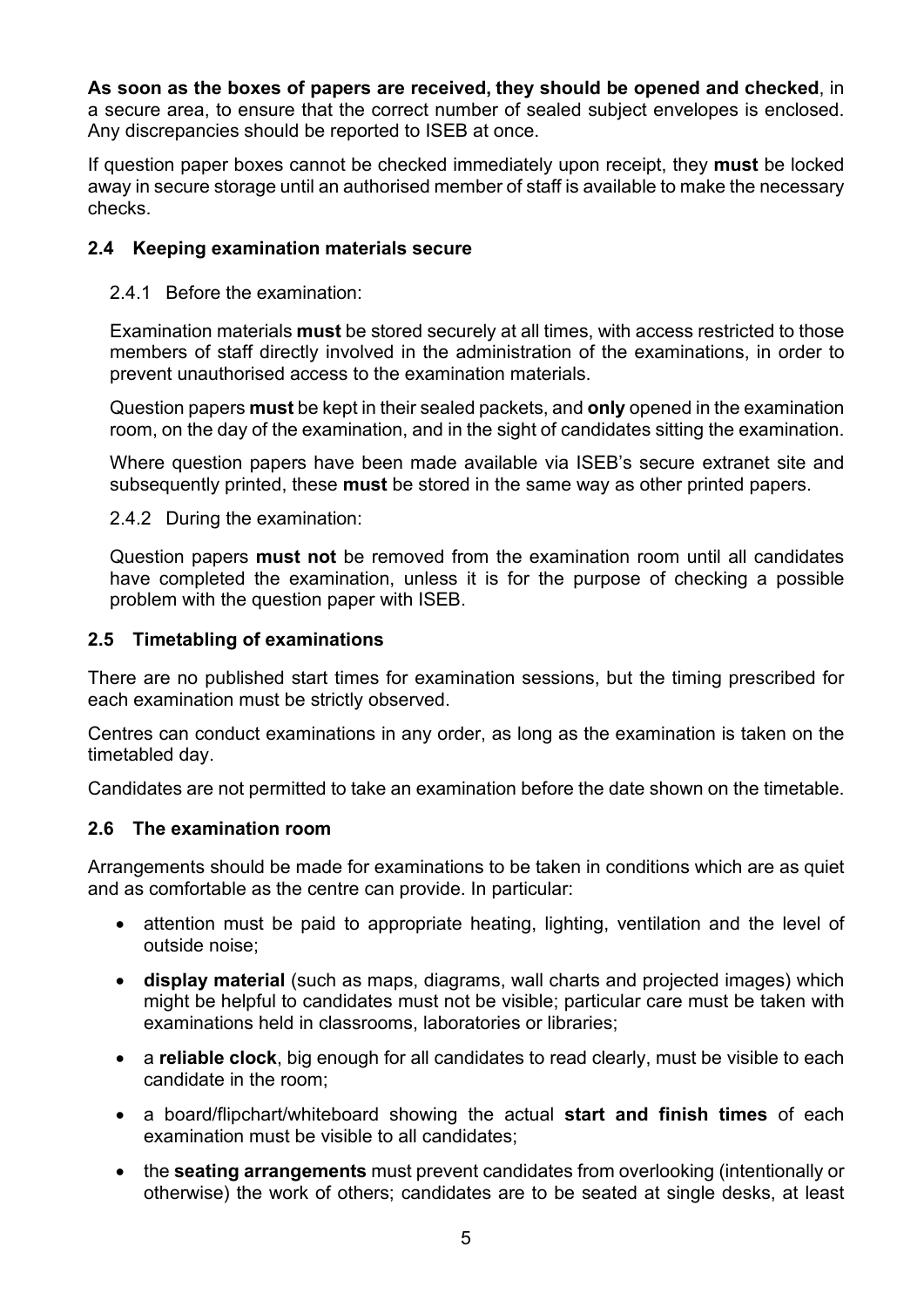one metre apart, facing the invigilator's table; candidates should normally be seated in alphabetical order;

• a **seating plan** must be drawn up, showing the exact position of each candidate in the examination room, and a copy retained for future reference; any changes made to seating arrangements during the examination must be noted on the seating plan; the seating plan must be signed by the invigilator and available to ISEB or the senior school upon request.

## <span id="page-5-0"></span>**2.7 Resources for examinations at 11+ and 13+**

Heads of centres should check that ample supplies of stationery are available in the examination room and that all arrangements for the smooth administration of the examination have been completed.

**Lined paper will be required** for the following examinations: English (11+/13+/CASE), History (13+/CASE), Theology, Philosophy & Religion (13+/CASE) and Theology, Philosophy & Religion (Roman Catholicism).

Candidates are responsible for bringing with them any materials needed for an examination, such as a calculator (see 2.7.1 for subject-specific guidance).

Even if they do not intend to use it, no candidate may bring in to the examination room any form of electronic device with access to web-enabled information or with a data storage facility, such as a mobile phone or smartwatch, as this may be considered as malpractice. In such circumstances, the incident must be referred to the senior school to which the candidate is applying.

This means that:

- ideally, all unauthorised items are left outside of the examination room;
- any pencil cases taken into the examination room should be see-through;
- any unauthorised items that have been taken into the examination room must be placed out of reach of the candidates (and not under their desks) before the examination starts; this would normally be at the front of the examination room or a similar arrangement that enables the invigilator to control access to the items.
- 2.7.1 Subject-specific examination resources

## **Geography**

Candidates may use a calculator, a piece of string and a magnifying glass.

#### **Languages – Modern and Classical**

Dictionaries are not allowed, but see 2.2.2 above for non-native speakers of English.

#### **Mathematics**

- **11+** Candidates will need a pen and pencil, a ruler graduated in centimetres, a protractor or geoliner, and a pair of compasses. Calculators are not permitted. Tracing, graph and squared paper should also be available.
- **13+** Candidates will need a pen and pencil, a ruler graduated in centimetres and millimetres, a 60° set square, a protractor and a pair of compasses. Tracing, graph and squared paper should also be available.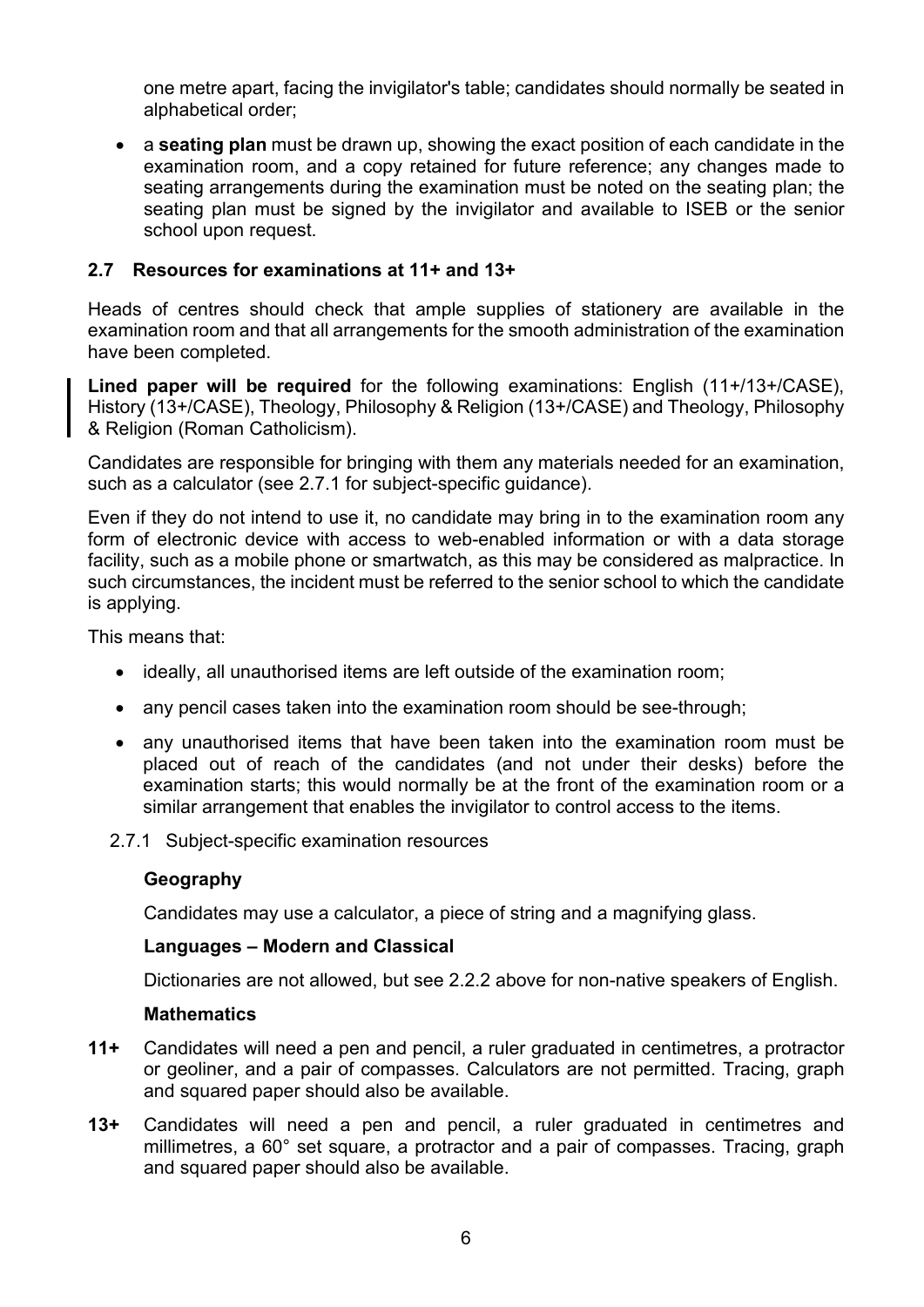For the calculator papers, candidates will require an electronic calculator with at least the four functions and a square root key.

### **Science**

- **11+** Calculators may be used.
- **13+** Candidates will need a pen and pencil, a ruler graduated in centimetres and millimetres, a protractor and a calculator.

## <span id="page-6-0"></span>**3 INVIGILATION ARRANGEMENTS**

The invigilator is the person in the examination room responsible for conducting an examination in the presence of the candidates.

Invigilators have a key role in upholding the integrity of the examination process.

An invigilator must be trained to know what is, and what is not, permissible in the examination room.

When only one invigilator is present, he or she **must** be able to get help easily, without leaving the examination room and without disturbing the candidates.

The role of the invigilator is to ensure that the examination is conducted according to these instructions in order to:

- ensure all candidates have an equal opportunity to demonstrate their abilities;
- ensure the security of the examination before, during and after the examination;
- prevent possible candidate/staff malpractice;
- prevent possible administrative failures.

## <span id="page-6-1"></span>**3.1 Invigilators must:**

- be familiar with these instructions;
- be able to observe each candidate in the examination room at all times;
- be aware of the needs of any candidates with special access arrangements;
- supervise the candidates throughout the whole examination;
- move around the assessment area quietly and at frequent intervals;
- be vigilant and remain aware of emerging situations, looking out for candidates who may be feeling unwell or for possible malpractice;
- inform the head if they are suspicious about the security of the examination papers. (In such cases, the head must inform the relevant senior schools immediately and send a full written report within seven days of the suspicion arising.)

Any irregularities **must** be recorded.

#### <span id="page-6-2"></span>**3.2 Heads of centres must:**

• ensure that either a printed paper copy or an electronic copy, accessible via a laptop or tablet, of these regulations is available in the examination room;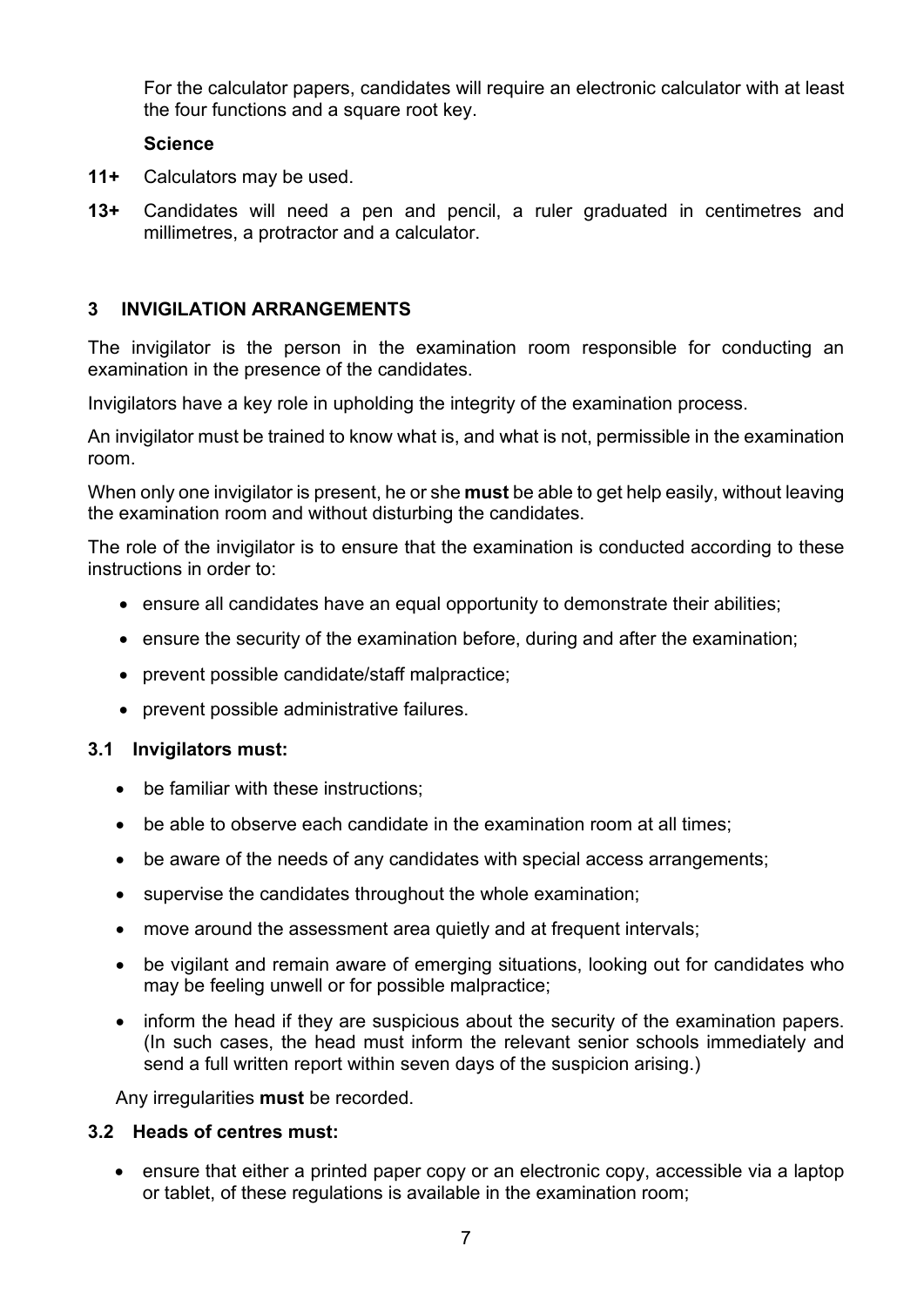- ensure that all invigilators are suitably qualified and experienced adults;
- ensure that invigilators are appropriately trained;
- ensure that a teacher who teaches the subject being examined is not the sole invigilator;
- ensure that any relative or friend of a candidate in the examination room is not the sole invigilator;
- keep signed records of the seating plan and the invigilation arrangements for each examination.

## <span id="page-7-0"></span>**3.3 General principles for the invigilation of candidates with access arrangements**

Where a candidate has access arrangements that may distract or disturb other candidates, they should be accommodated in a separate room.

## <span id="page-7-1"></span>**4 AT THE BEGINNING OF THE EXAMINATION**

## <span id="page-7-2"></span>**4.1 People present in the examination room**

While an examination is taking place, only those members of staff authorised by the head of centre may be present in the examination room.

Staff who are called upon to enter the examination room during the course of the examination (because a candidate has identified a possible problem which the invigilator is unable to resolve) do not need prior authorisation from the head of centre. If they leave the examination room, they may only take the question paper with them if they need to check a possible problem with ISEB.

Only candidates sitting the examination may be present in the room, and they must all be easily identifiable to invigilators from the seating plan.

Teachers who have prepared candidates for a particular examination may not be the sole invigilator in the examination room.

## <span id="page-7-3"></span>**4.2 Starting the examination**

An examination is treated as in progress from the time the candidates enter the room until all the examination scripts have been collected.

4.2.1 Before the examination starts, the invigilator **may**:

- read the instructions on the front of the question paper to the candidates;
- remind candidates about the importance of the presentation of their work;
- remind candidates to write their answers clearly in the designated space on the question paper or on separate answer pages;
- remind candidates not to use correcting, erasable or gel pens;
- remind candidates not to use highlighter pens in their answers, although they may be used to highlight material within the question paper or on any resource material provided.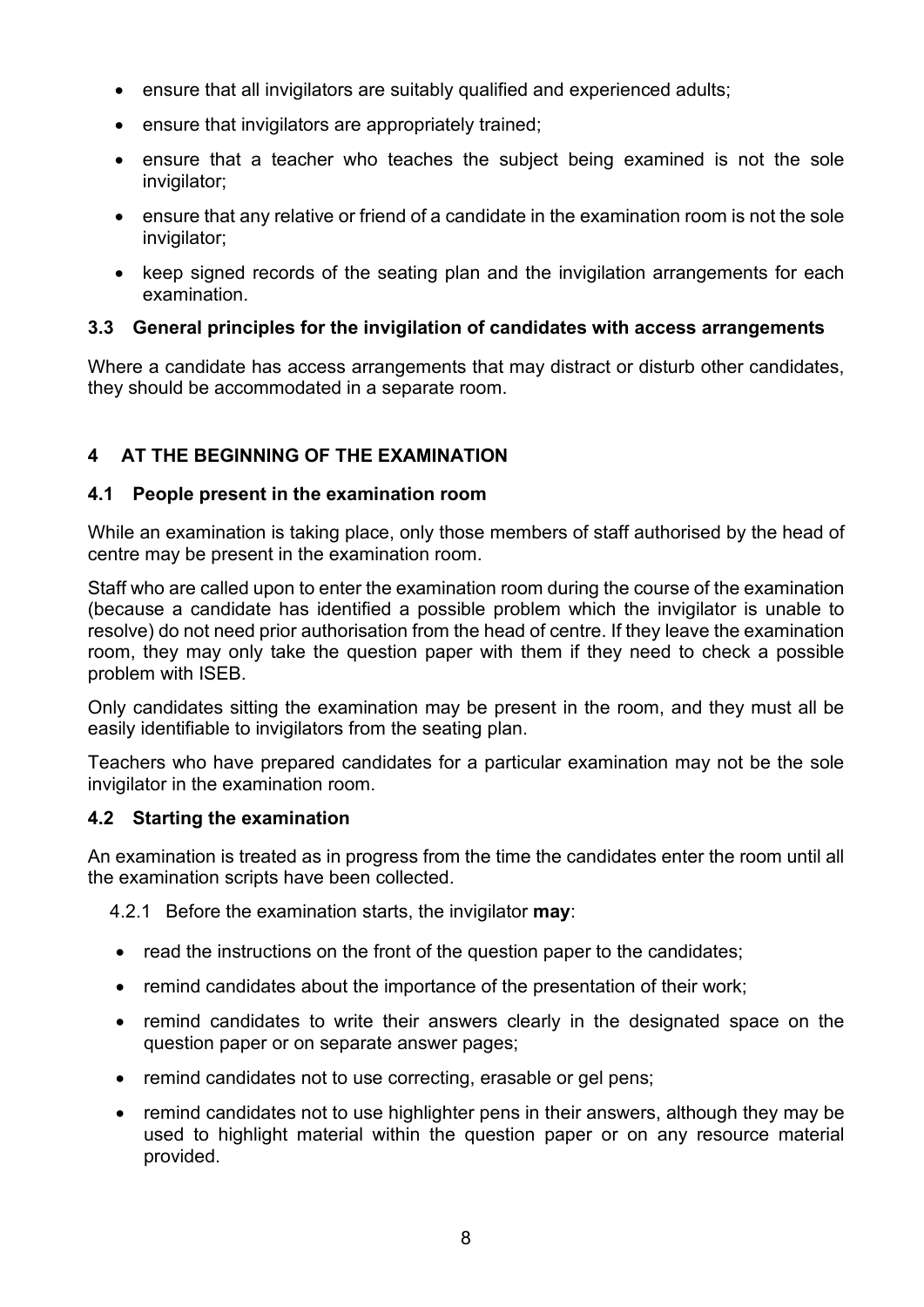### 4.2.2 Before the examination starts, the invigilator **must**:

- check that candidates have handed in any mobile phones or other unauthorised items;
- remind candidates that they are not allowed to communicate in any way with, ask for help from, or give help to, another candidate while they are in the examination room;
- ask candidates to check that they have been given the correct question paper for the subject, and the correct level, if appropriate;
- tell the candidates to fill in their name, surname, current and senior school in the appropriate spaces on the question paper, as required;
- check that candidates have all the materials they need for the examination;
- tell the candidates about any erratum notices;
- specify the time allowed for the paper(s);
- announce clearly to the candidates when they may begin to write their answers;
- only answer questions from candidates about the instructions on the front of the question paper.

#### 4.2.3 The invigilator **must not**:

- direct candidates to particular questions or sections of the question paper;
- comment on the content of the question paper;
- read a word or words printed on the question paper to a candidate, other than the instructions on the front cover.

## <span id="page-8-0"></span>**5 DURING THE EXAMINATION**

#### <span id="page-8-1"></span>**5.1 Supervising the candidates**

Invigilators **must**:

- supervise the candidates throughout the examination and give complete attention to this duty;
- move around the assessment area quietly and at frequent intervals;
- be vigilant and remain aware of emerging situations, looking out for candidates who may be feeling unwell or possible malpractice.

#### Invigilators **must not**:

- carry out any other task (for example, reading a book or marking) in the examination room;
- direct candidates to particular questions or sections of the question paper;
- comment on the content of the question paper;
- read a word or words printed on the question paper to a candidate, other than the instructions on the front cover;
- re-phrase a question for a candidate;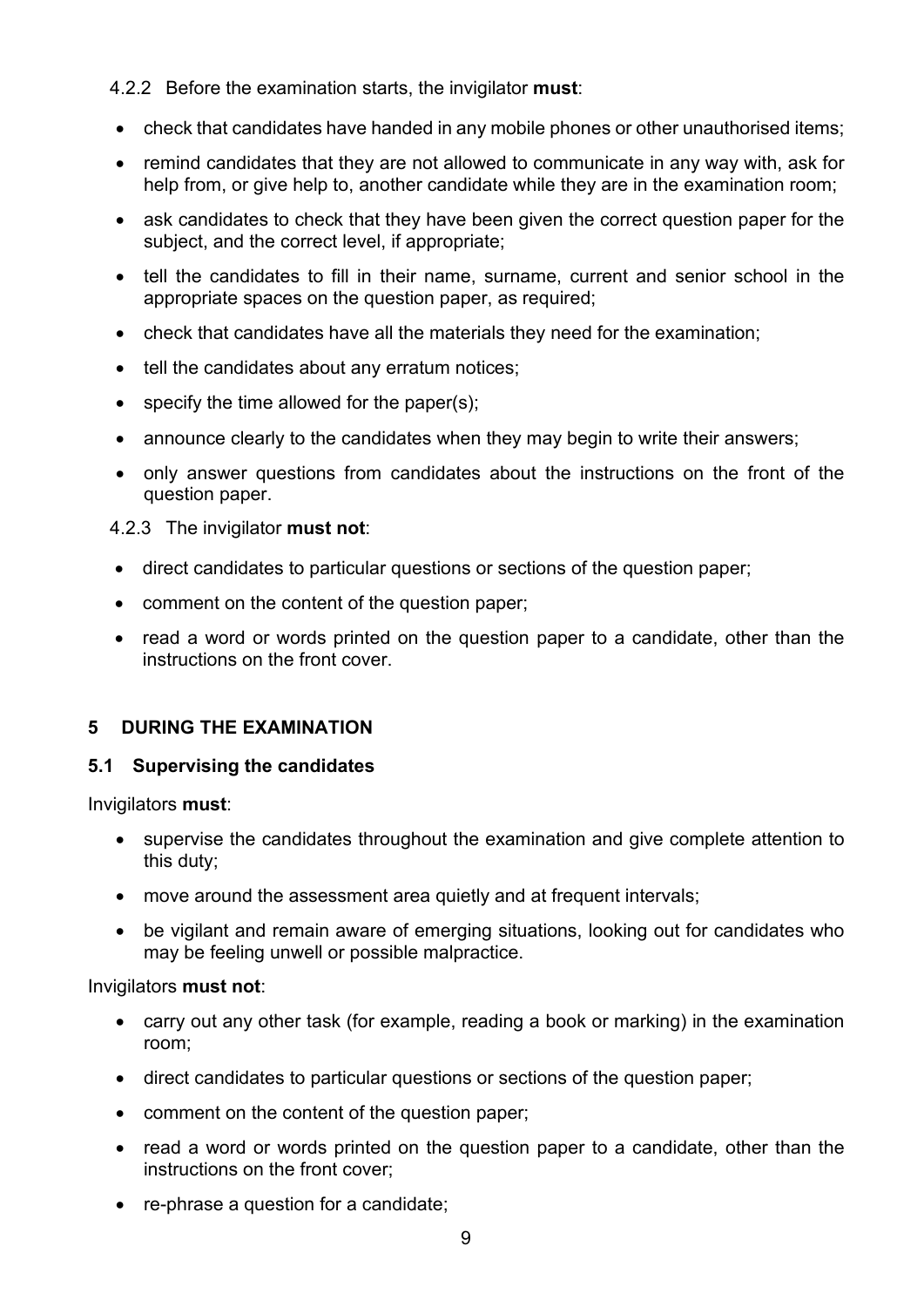- explain any subject-specific or technical terms to a candidate;
- offer any advice or comment on the work of a candidate.

Any irregularities **must** be recorded.

## <span id="page-9-0"></span>**5.2 Suspected errors in a question paper**

## 5.2.1 The invigilator **must not**:

- give any information to candidates about possible mistakes in the question paper, unless there is an erratum notice or permission has been given by ISEB;
- make any comment where a candidate believes that there is an error or omission on the question paper.

## 5.2.2 The invigilator **must**:

- instruct candidates to answer the question as printed, where there is a suspected error on the question paper and it has been confirmed that no erratum slip has been issued;
- refer suspected errors **immediately** to the head of centre.

## <span id="page-9-1"></span>**5.3 Leaving the examination room**

Candidates who leave the examination room temporarily must be accompanied by a member of staff. Those candidates may be allowed extra time at the discretion of the centre, to compensate for their temporary absence.

If a candidate has to withdraw from the examination room because of illness, the invigilator should collect his/her papers and write the time of withdrawal on the script. This should be referred **immediately** to the head of centre, who should liaise with the candidate's chosen senior school regarding any new arrangements.

## <span id="page-9-2"></span>**5.4 Emergencies**

The invigilator **must** take the following action in an emergency such as a fire alarm:

- stop the candidates from writing;
- advise candidates to leave all question papers and examination scripts in the examination room;
- evacuate the examination room in line with centre policy;
- ensure candidates leave the room in silence;
- make sure that the candidates are supervised as closely as possible while they are out of the examination room, to make sure there is no discussion about the examination;
- make a note of the time of the interruption and how long it lasted;
- allow the candidates the full working time set for the examination;
- make a full report of the incident and of the action taken and send it to ISEB and the relevant senior school(s).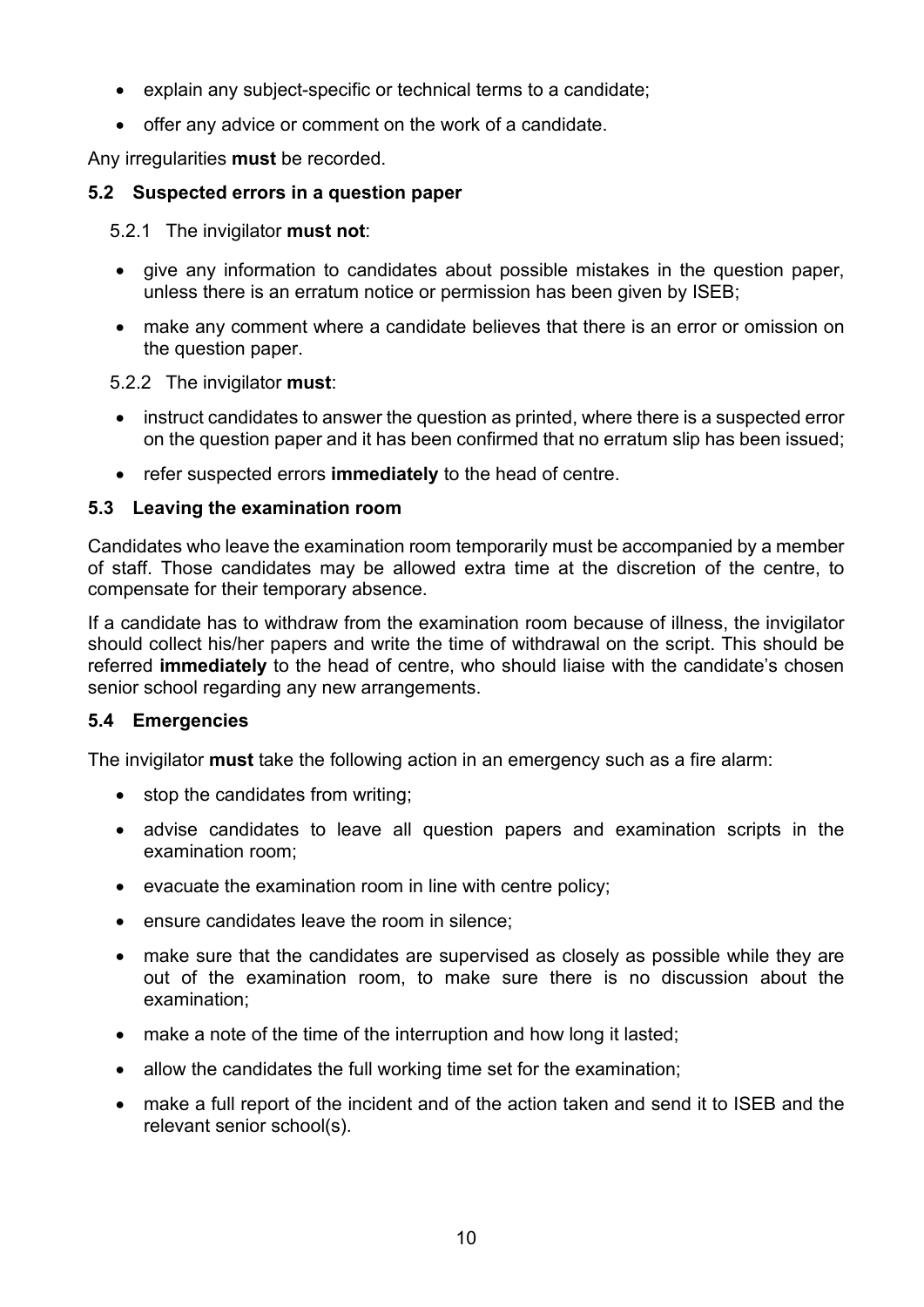## <span id="page-10-0"></span>**5.5 Malpractice**

If malpractice is suspected, the head of centre **must** be informed.

The head of centre **must seek advice from ISEB immediately** with reference to any alleged, suspected or actual incidents of malpractice in connection with an examination, whether these relate to a candidate or any member of staff.

Any member of staff who has reason for concern may contact ISEB for guidance.

ISEB may refer such alleged, suspected or actual incidents of malpractice to the relevant Association.

## <span id="page-10-1"></span>**6 AT THE END OF THE EXAMINATION**

### <span id="page-10-2"></span>**6.1 Finishing the examination**

The timing prescribed for each examination must be strictly observed.

A five-minute warning to candidates before the end of the examination may be given.

6.1.1 At the end of the examination invigilators **must**:

- tell candidates to stop working and remind them that they are still under examination conditions;
- instruct candidates to:
	- o remain seated until all examination scripts have been collected;
	- o make sure they have put all the necessary information on their examination scripts and any additional answer pages, e.g. name, school;
	- o make sure that additional answer pages, where applicable, are arranged in the correct order before being secured in the top left-hand corner;
	- o ensure examination scripts are not folded;
- collect all the examination scripts before candidates are allowed to leave the examination room;
- sign the seating plan;
- pass the examination scripts to the head of centre as soon as possible.

Examination scripts **must not** be read, photocopied or altered by any person prior to their despatch, without the consent of ISEB.

## <span id="page-10-3"></span>**7 AFTER THE EXAMINATION**

#### <span id="page-10-4"></span>**7.1 Despatch of examination scripts**

Heads of centres are responsible for the safekeeping of completed examination scripts, and for their timely and secure despatch to the relevant senior school.

## 7.1.1 **Packing and sending examination scripts**

Heads of centres **must:**